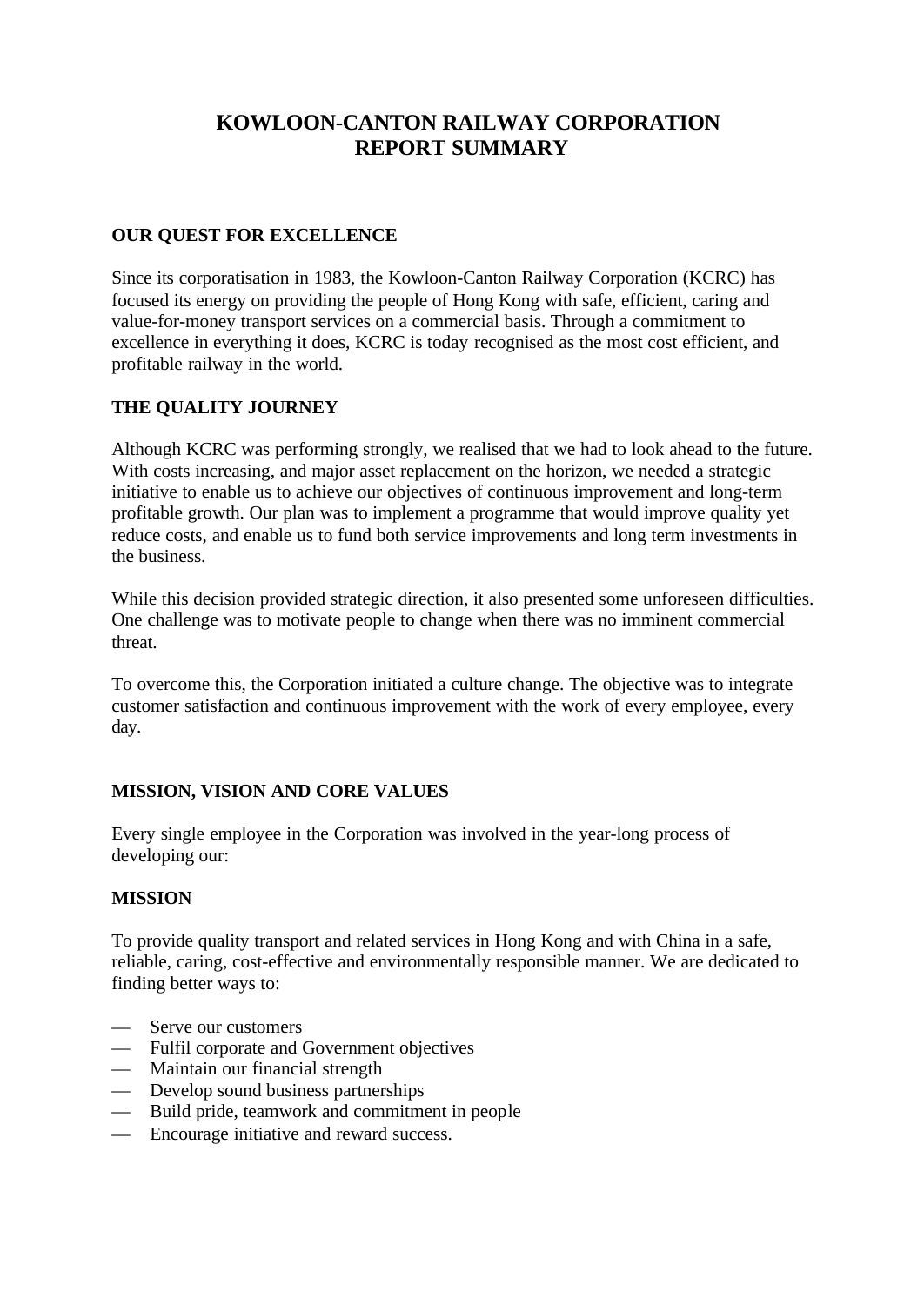# **VISION**

To be recognised as a world leader in providing quality transport services on a commercial basis.

# **CORE VALUES**

- Keep Customers First
- Continue Improving
- Respect and Trust
- Communicate Effectively

### **THE QUEST FOR EXCELLENCE**

The Mission, Vision and Core Values form the foundation for our Total Quality Management system, or Quest for Excellence.

Our Quest for Excellence is defined by Chairman, Mr. Kevin Hyde as, "a systematic process for implementing the best management and working practices in everything we do, with the objective of improving results for customers, employees, and the Corporation." The Chairman leads our Quest, heading up the Executive Quality Council (EQC) which guides the Corporation towards its Vision.

# **FOCUS ON CUSTOMERS**

The central focus of the Quest for Excellence is our customers. This is manifested in many ways. Of particular significance are the Customer Satisfaction Index (CSI) - identified in our world-wide benchmarking study as "world's best practice", the Passenger Liaison Groups (PLG) - a first for Hong Kong, the Customer First Training which won the HKMA 1994 Training Award for Excellence, and the successful implementation of ISO 9000. We have introduced a number of other initiatives to better understand the requirements and expectations of our customers and measure our progress towards them. These include the Mystery Passenger Survey, Customer Forums, Customer Services Centres and Customer Hotlines and Suggestions Schemes. We have also made Performance Pledges to our customers, which enable us to measure how well we are meeting their needs.

#### **FOCUS ON PROCESSES**

In 1993 we also took major steps towards changing and improving our key processes with the implementation of ISO 9001 in the Heavy Rail (KCR) Rolling Stock Department. This was the first railway department in Asia to achieve ISO 9000 certification and signalled KCRC's commitment to fundamentally change the way we work - to be more customer focused and more efficient. ISO 9000 is now being implemented in every division in KCRC as part of our drive to assure total alignment with our business objectives.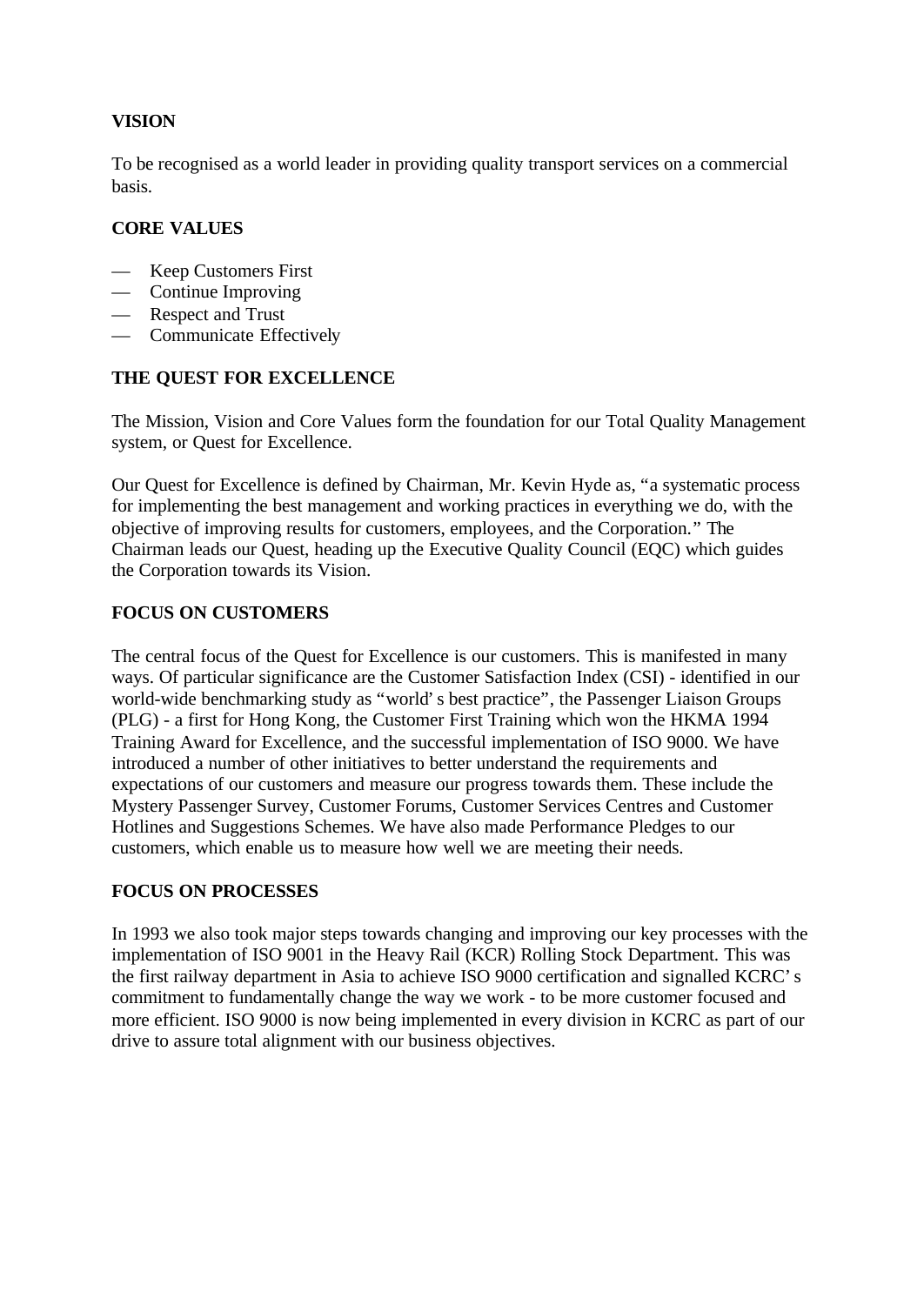### **FOCUS ON EMPLOYEES**

The drive to satisfy customers was accompanied by a commitment to our employees. The Core Value of Respect and Trust emphasises the importance of empowering and enabling employees to fulfil our Mission and Vision. We have conducted over 14,000 training man days since 1992 to train and develop our staff and managers to use work improvement tools and techniques. We introduced customer and quality awareness programmes for all employees, encourage employees to participate in quality improvement initiatives, and have reorganised elements of the corporate structure to push decision making authority down to levels where it is most effective.

# **FOCUS ON THE BUSINESS**

As the number of quality initiatives grew, we began to instil a more systematic approach to meet both the requirements of our customers, and the commercial requirements of our business.

This meant finding ways to improve our service to satisfy customers and grow the business in a long term, self-sustaining way.

The principal objective of our long-term strategic plan is to maximise return generated by our existing services, and invest this in future business development.

As new businesses come on stream in the next century, they will provide funds for the replacement of assets in the existing business.

# **FOCUS ON STRATEGY**

The Quest for Excellence is the foundation of our strategic plan. The drive to achieve greater efficiency, effectiveness and customer focus has enabled us to maximise commercial performance while improving service quality.

Based on the strategic plan we created five Corporate Goals which form the five pillars of our Quest for Excellence. The goals relate to customer and employee satisfaction, safety, efficiency and profitable growth. They provide the necessary framework for the systematic planning and deployment of quality in every division, at every level.

#### **PERFORMANCE**

The impact of our strategic and systematic approach to quality is manifested in strong operational performance and significant real cash-cost reductions. In fact, benchmarking has identified us as world leaders in delivery of cost efficient transport services.

Service standards - expressed in our Performance Pledges - have been consistently achieved and exceeded due to continued process improvement, ISO 9000 and timely capital investment.

This has enabled us to gain higher levels of customer satisfaction despite rising customer expectations.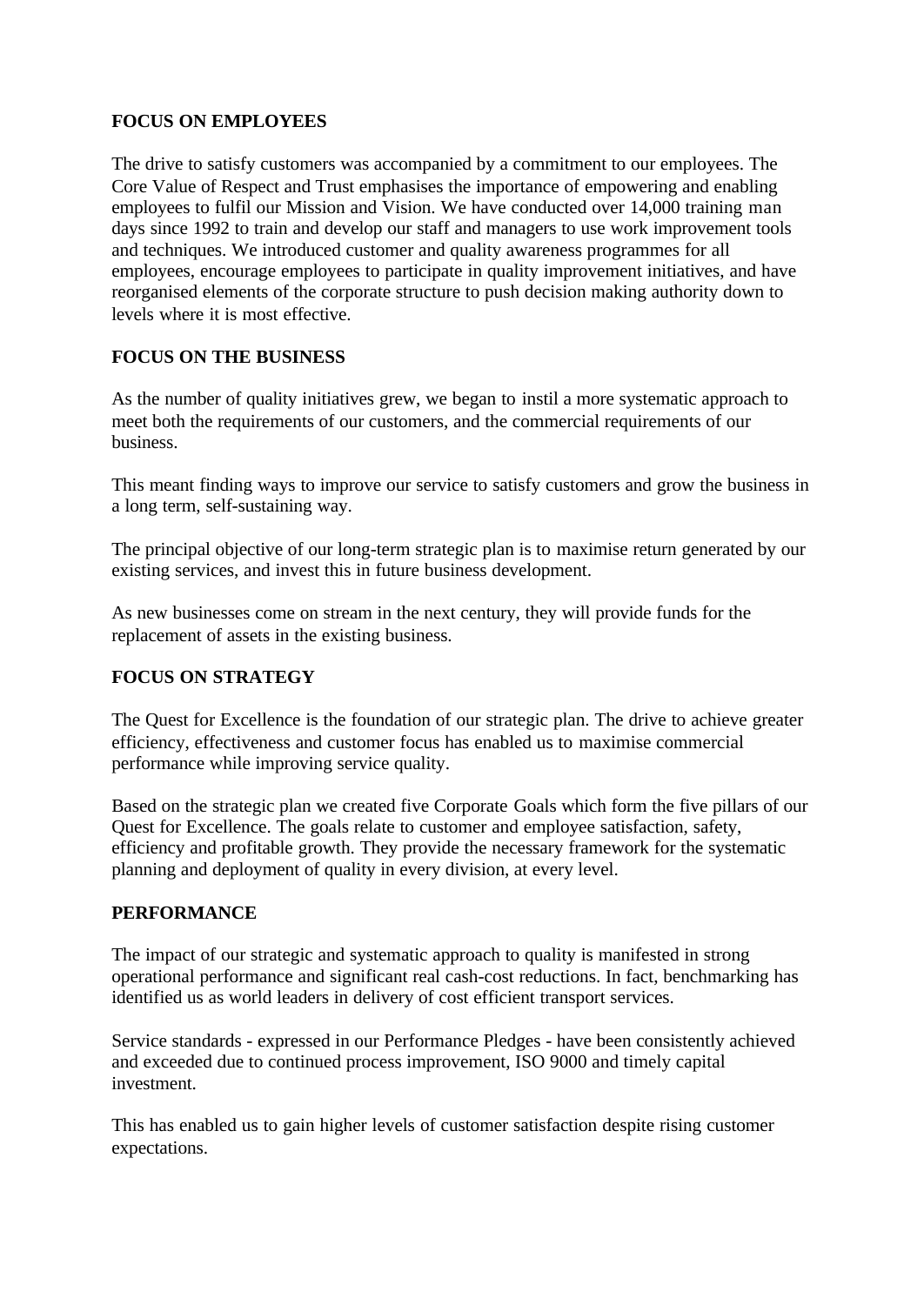### **PRODUCTIVITY**

Process improvements have enabled productivity to improve to the point where we have achieved an 18% reduction in real cash since 1990. This has enabled us both to reduce fares by 13% in real terms, and invest more money back into the business, giving our customers better services, at lower prices in real terms. KCRC's fares for a typical 8 - 10 km journey are the cheapest in Hong Kong, and among the cheapest in the world.

# **SERVICE INVESTMENTS**

We have invested significantly in service improvements since 1992. This includes the purchase of new trains and Light Rail Vehicles, station upgrades, new escalators, the Automatic Train Protection system, noise barriers and Light Rail route extensions. We have committed substantial funds for investment over the next three years, including station renovations, particularly at Kowloon Terminus, the Goldstar project to make the journey to Guangzhou faster and more comfortable, new Light Rail Vehicles to increase service frequency and capacity on the Light Rail System, and of course our new business for the future, the KCR West Rail.

### **SAFETY**

We have focused on improving the safety of our operations, including the development of an integrated safety management system. This has helped to halve the number of employee injuries in recent years.

# **CONCERN FOR THE COMMUNITY**

KCRC's concern for its communities extends to a comprehensive contribution programme. In 1995, amongst others, this included financial support of institutions for the elderly and handicapped within KCRC's catchment areas.

#### **INFORMATION MANAGEMENT**

New finance, maintenance, supplier and materials management systems applying the latest technology have been introduced in recent years and integrated to ensure maximum benefits. These new integrated information systems are complimented by an Executive Information System which enables executives to monitor trends and correlations between key business drivers. Related re-engineering of processes has also seen significant benefits flowing to the bottom line.

#### **THE BOTTOM LINE**

Above all, the effort that has gone into improving every aspect of the business is reflected in our commercial success. KCRC is today recognised as one of the most commercially successful railways in the world. Not only does the Corporation operate without subsidies from Government, but also pays a dividend to the Government, our only shareholder.

The higher levels of profitability are generated by our quality related improvements in efficiency, which in turn enable us to invest in further service improvements and reduce our fares in real terms.